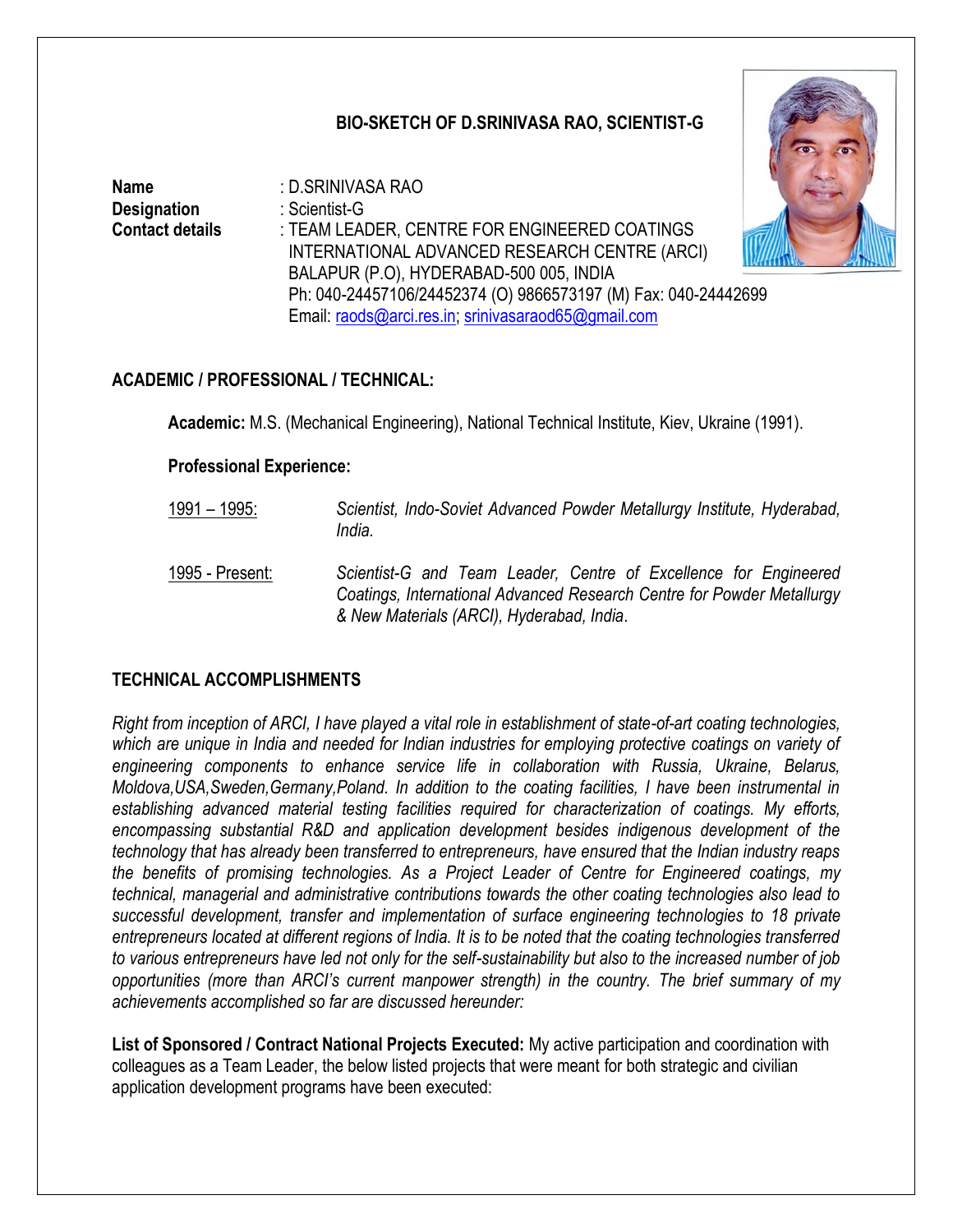- **1.** National Centre for Development of Advanced Materials and Manufacturing Processes for Clean Coal Technologies for Power Applications
- **2.** Indigenous Development Of Thermal Barrier Coatings On High Pressure Turbine Rotor For Helicopter Applications
- **3.** Design and Development of open air compatible state-of-the-art solar selective coating for high temperature concentrated solar thermal power generation applications
- **4.** Wear resistant coatings for "Briquetting" machine components (Hammer mill, Ram & Die)
- **5.** Coatings for Aerospace components of Sea Harrier aircraft: Refurbishment of LPC blades and HPC spacers of Pegasus Engine (Indian Navy).
- **6.** Development of erosion resistant coatings for compressor blades (3BRD)
- **7.** Development of wear resistant coatings for minting dies (MINT)
- **8.** Improvements in Gas turbine performance via Novel Plasma Spray coatings offering protection against ingested species (DST EPSRC).
- **9.** Development of Superconducting Cavity by Cold spray technique (BRNS).
- **10.** Development of Chromium oxide- Alumina coating on propeller shaft seal drums (L&T).
- **11.** Development of Refractory coatings for Electromagnetic rail guns (ARDE).
- **12.** Development of High Entropy Alloy coatings by Cold Spray technique (ARDB).
- **13.** Performance of Coatings under Fretting Wear conditions (GT MA).
- **14.** Development of thick copper coatings on Steels for ITER applications- IPR, Gandhinagar in collaboration with IIT Ropar.
- **15.** Indigenous Development of Fretting Wear and Corrosion Resistant Cr3C2-NiCr Coatings on LP Turbine Blades of Adour Engine for Jaguar Aircraft(HAL, Bangalore).
- **16.** Development of Wear Resistant, WC-Co, WC-CoCr and Cr3C2-NiCr Coatings on Nozzles, 3rd Stage Compressor Disc and Sleeves of Kaveri Engine for LC Aircraft(HAL/GTRE, Bangalore).
- **17.** Indigenous Development of Wear and Corrosion Resistant WC-Co, WC-CoCr and Cr3C2-Coatings on Thrust Bearing Plates &Sleeves and Shaft used in Pump for feeding of the boilers in Submarine Ship(DMDE, Hyderabad).
- **18.** Development of Sliding Wear Resistant Cr3C2-25%NiCr coatings of various types and sizes of Spindle Valves used in Land Band Turbines(BHEL, NTPC and NPCL).
- 19. Development of Silt Erosion Wear Resistant Coatings WC-12Co and Al2O3-TiO<sub>2</sub>on Guide Vanes used in Hydel Power Projects (NHPC).
- **20.** Development of Wear & Corrosion Wear Resistant WC-10Co-4Cr Coatings on Piston Rods used in High Pressure Compressors(Ingersoll-Rand/Dresser land).
- **21.** Indigenous Development of Abrasion, Sliding and High Temperature Resistant WC-Co, WC-CoCr, NiCoCrAlTaY and Cr3C2-NiCr Coatings on Various Sizes of Rolls used in Steel Industry(TELCO, SAIL and Bhushan Steel etc.).
- **22.** Refurbishment of Aeroengine Components used in MIG Aircrafts(HAL, Koraput).
- **23.** Development of Various Abrasion, Sliding and Low Friction Coatings on all Sizes of Wire Passing and Drawing Pulleys used in Cable Manufacturing Industries(HCL, ASACO and Other Private Sectors).
- **24.** Development of High Temperature Resistant NiCoCrAlTY Coatings on Gas Turbine Blades used Thermal Power Plants(NTPC).
- **25.** Establishment Of A National Facility For Electron Beam Physical Vapour Deposition (EB PVD) Technology for TBC Coatings Development for Gas Turbine Components (DRDO/SERC/ARCI).
- **26.** Development of Thermal Barrier Coatings (TBCs) on Gas Turbine Engine components using EBPVD Technology (DMRL, Hyderabad).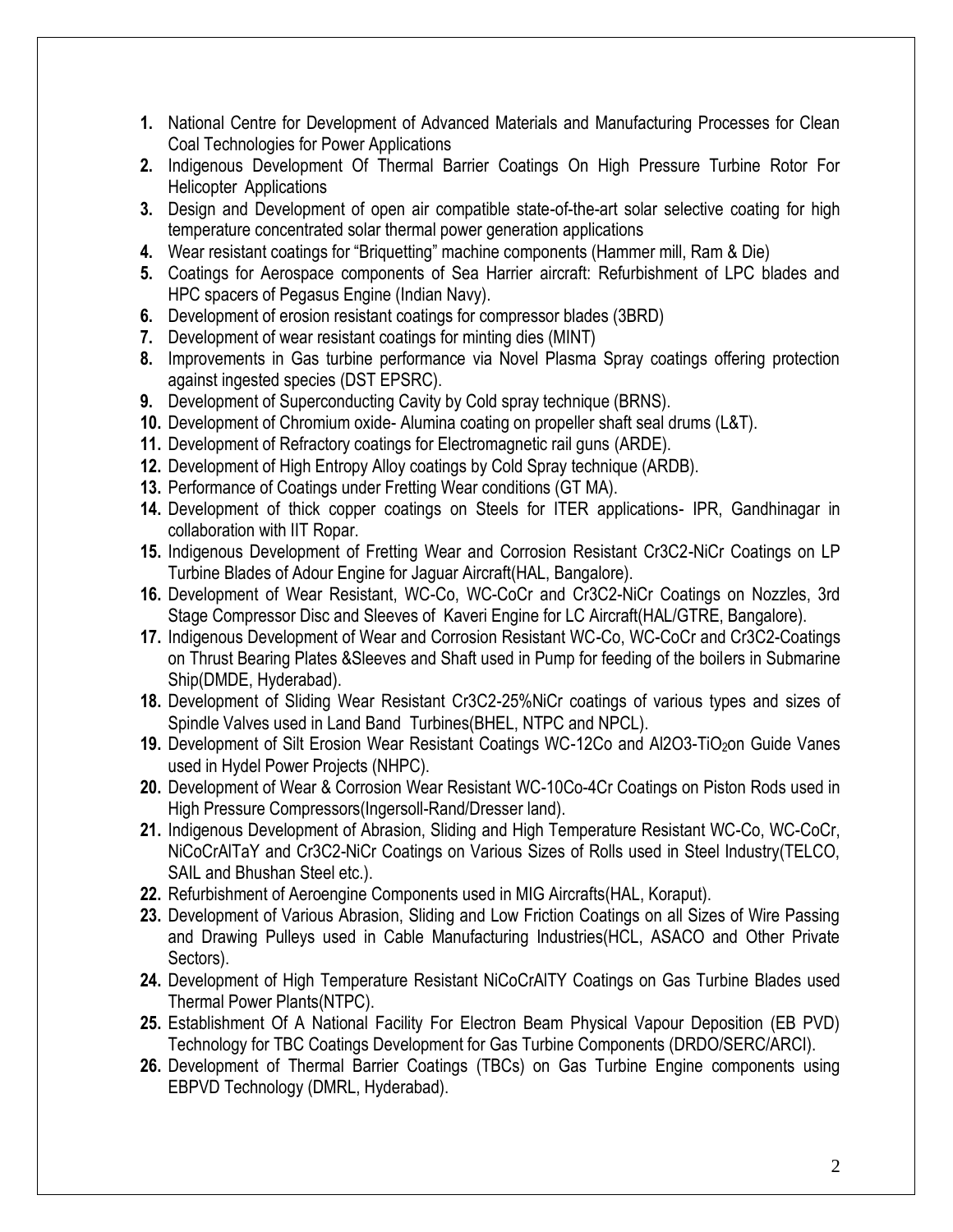- **27.** High Temperature Thermal Cycling Testing of Alumina Brics for Wind tunnel applications(VSSC/ISRO-Trivandrum).
- **28.** Investigation of Possible TBC Systems for Protection of Candidate Materials for HSTDV (, DRDL, Hyderabad).
- **29.** Performance Evaluation of ESC coated Twist Drills (SERC-DST) .
- **30.** Effect of Rare-Earth Dopants on Thermal Stability and Fracture Toughness of Nanocrystalline Zirconia-Based Thermal Barrier Materials (, SERC, DST).
- **31.** Development of high conductivity and oxidation resistant silver coatings for super critical boiler test rig (BHEL Trichy).
- **32.** Development of Erosion-Corrosion Resistant Coatings for Boiler Tubes (M/s. THERMAX Limited, Pune).
- **33.** Development of Cr2O3-20Al2O3 coatings using DSC system and deposition of coatings on propeller shaft seal (DMDE through M/s. L&T Limited, Mumbai).
- **34.** Development Of Micro Arc Oxidation Coating on Internal surfaces of UBGL Barrel (ARDE, Pune).
- **35.** Development of high temperature coatings for copper tuyeres for Tata Steel Ltd., Jhamshedpur.
- **36.** Development of electrically insulated coatings on traction motor bearing for Railways applications ,M/s NBC bearings Ltd. Jaipur.
- **37.** Development of Tungsten Coating Technology for First Wall Application in ITER like tokamak (IPR).
- **38.** Refurbishment of Pegasus engine component (LPC-III coated blade ) and recoatings of one sets(50nos) blades on Detonation spray system with WC-17Co Powder for Naval air base, Kochi.
- **39.** Development of Abradable coatings for Spacers used in Pegasus engine of Indian Navy.
- **40.** Development of cold sprayed Sn, Zn/ZrO2 and Cu/ZrO2 on aluminum and steel substrates, Siemens Technology and services Pvt. Ltd, Bangalore.
- **41.** Development of Cold sprayed Ni-Cr and IN-625 on 4130 steel, GE India Technology Centre Pvt Ltd, Bangalore.

## **I AWARDS AND HONORS & RECOGNITIONS**

- Member of PRC on "Thermal Infrared Signature Technologies-THIRST" for NS&M, DG,DRDO
- Member of PRC on Development of Single Crystal HPT Blade and Vane in ready to fit condition(GTRE/DMRL/ARCI project)
- Best Technical Report Award from DMRL on Deposition of 7YSZ Thermal Barrier Coating on Single Crystal Turbine Engine Components using EBPVD Technique
- Received a Best engineer award by Lions Club International on 19.09.2010 organized on Engineers day celebrations BY Lions Club International, District 324.
- Member of Materials Research Society, India
- Received a Certificate and Selected me as a member of All Ukraine Engineers & Mechanics
- Received a Certificate of Appreciation from Director, DIPAS(DRDO) for interpretation during Indo-Russian Joint Meetings organized at DIPAS,DEBEL &DFRL with Director General, SPC Hygene & Professional Pathology
- Special Invitee member, Technical Advisory Board (TAB) and Technology Information Forecasting and Assessment Council (TIFAC) for transfer detonation spray coating technology to private entrepreneurs in India
- External Review member of SERC sponsored projects on Robotics and Manufacturing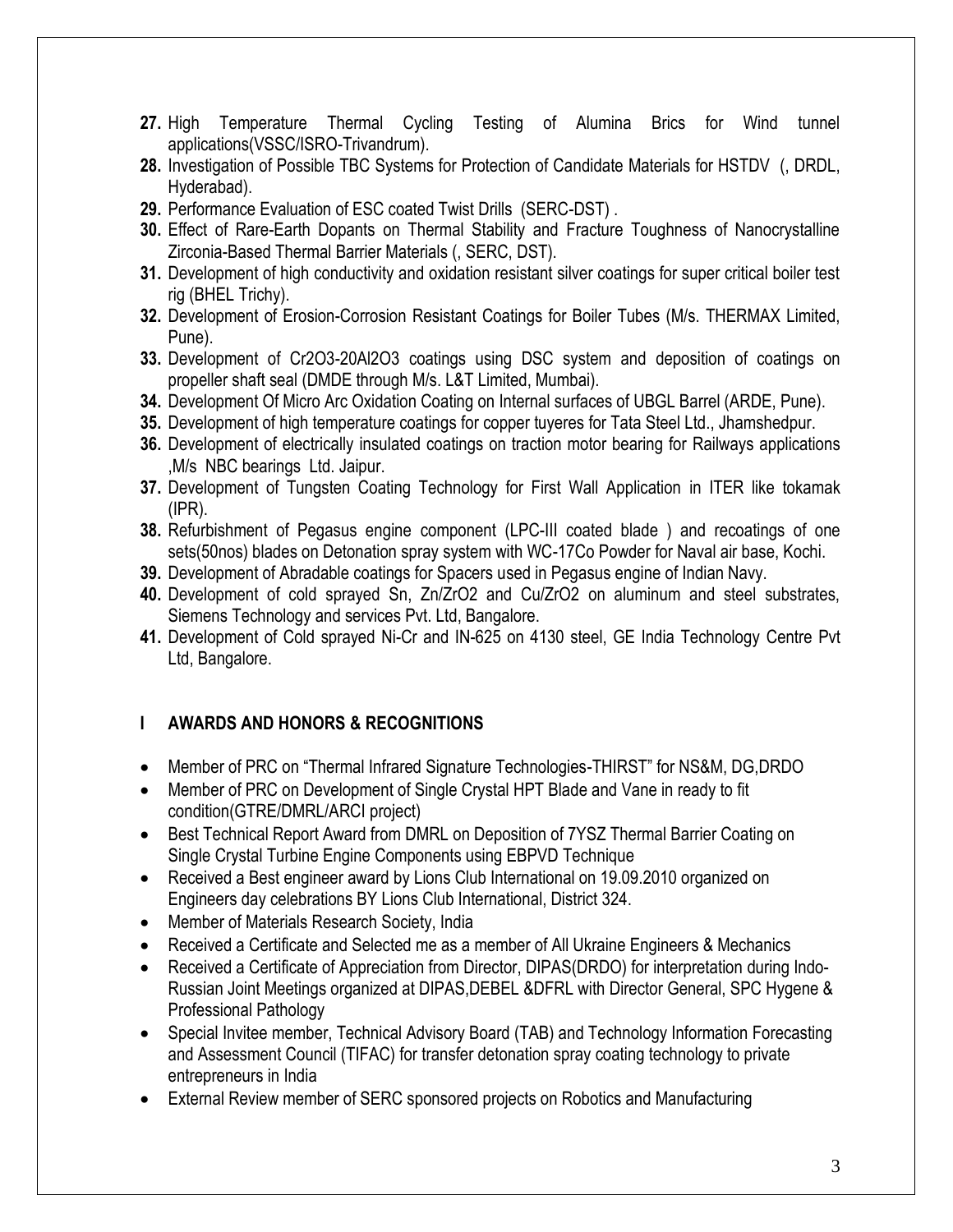- External expert member for recommendation of suitable protective coatings for Marine Kaveri Engine, Establishment of shot peening and thermal spray coating facilities at GTRE(DRDO), **Bangalore**
- Member, Oversight Committee for Materials Characterization for KMGT Engine
- Member, Review Committee for Materials, KMGT Engine
- Member, Peer Review Committee on "Thermal Infrared Signature Technologies(THIRST)-Defence Laboratory,DRDO

# **II** *LIST OF PUBLICATIONS: PATENTS, BOOK CHAPTERS, INTERNATIONAL PEER-REVIEWED JOURNALS, PROCEEDINGS AND NATIONAL PUBLICATIONS:*

- *A Patents:*
	- 1. Naveen MC, Kumar S, Phani SP and **D.Srinivasa Rao**, An improved gas dynamic cold spray device and method of coating a substrate(Application No:T/E-1/6875/2017)
	- 2. NP Wasekar, G. Sundararajan, **D.Srinivasa Rao** and Boeing Authors, Iron Tungsten Coating Formulations and Processes (Application No. 201611001190)
	- 3. NP Wasekar, **D.Srinivasa Rao**, G. Sundararajan, A Method And An Apparatus For Preparing Nickel Tungsten Based Nanocomposite Coating Deposition, Indian Patent No: 337108 (Granted on 20/05/2020)
	- 4. L. Rama Krishna, **D. Srinivasa Rao,** S.V. Joshi and G. Sundararjan, Process and apparatus for protection of Structural Members From Wear, Corrosion and Fatigue Damage – *Indian Patent Appln # 1839/DEL/2015*, *June 2015*

## *B Book Chapters:*

- 1. L. Rama Krishna, P. Suresh Babu, Manish Tak, D. Srinivasa Rao, G. Padmanabham and G. Sundararajan, Processing of Ceramic and Cermet Coatings for Aerospace and Strategic Applications, in Handbook of Advanced Ceramics and Composites Applications, Ed: Yashwant R Mahajan and Roy Johnson, Springer Nature, 2020. (In press)
- 2. L. Rama Krishna, P. Suresh Babu, Manish Tak, **D. Srinivasa Rao,** G. Padmanabham and G. Sundararajan, Ceramic and Cermet Coatings for Aerospace and Strategic Applications, in Handbook of Advanced Ceramics and Composites Applications, Ed: Yashwant R Mahajan and Roy Johnson, Springer Nature, 2018.
- 3. P Suresh Babu, **D Srinivasa Rao**, L Rama Krishna, Arvind Agarwal, G Sundararajan, Thermal Spray Coatings: Aluminum alloy protection, In book: Encyclopedia of Aluminum and Its Alloys, Publisher: Taylor & Francis, Editors: George E. Totten, Olaf Kessler, Murat Tiryakioglu, 2018,pp:2680-2695, ISBN-13:978-1466510807, ISBN-10: 1466510803.



4. **D. Srinivasa Rao,** L. Rama Krishna and G. Sundararajan, Detonation Sprayed Coatings for Aerospace Applications, in "*Aerospace Materials and Material Technologies*", Ed: N.E. Prasad, R.J.H. Wanhill, Pubs: Indian Institute of Metals Series, Springer Science + Business Media,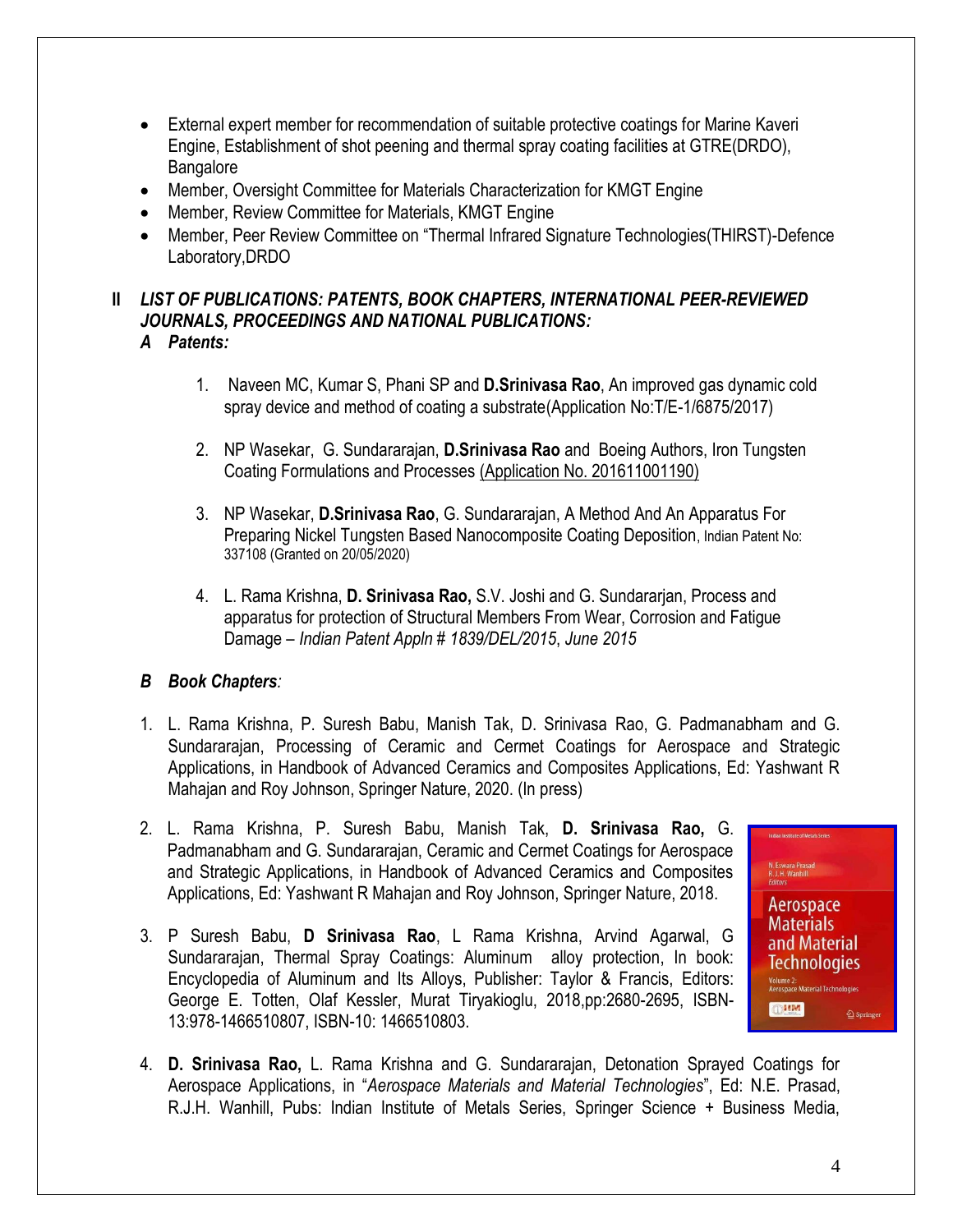Singapore, 2017, pp: 483-500, ISBN: 978-981-10-2143-5, Article DOI: 10.1007/978-981-10-2134- 3\_22.

- 5. **D.Srinivasa Rao**, G.Sivakumar, D.Sen and S.V.Joshi, "Detonation Sprayed Coatings and Their Tribological Performance" in Thermal Sprayed Coatings and Their Tribological, M. Roy, & J. Davim (Eds.) Thermal Sprayed Coatings and their Tribological Performances, IGI Global, 2015. (pp. 294- 327). Hershey, PA: Engineering Science Reference. doi:10.4018/978-1-4666-7489-9.ch010
- 6. G. Sundararajan, **D. Srinivasa Rao,** G. Sivakumar and S.V. Joshi, "*Detonation Spray Coatings*", in Encyclopedia of Tribology, Jane Wang & Wah Chung (Eds.), Publisher: Springer Science + Business Media, p. 736-742, 2013.
- 7. **D.Srinivasa Rao**, "*Detonation Spray Coatings*" in "Surface Engineering: Process Fundamentals and Applications", Lecture Notes 0f International Training Course And Business Opportunities Workshop On Surface Engineering, Published by NAM S&T Centre, Chapter 4 ,2009, Editors: D. Srinivasa Rao and S.V. Joshi,
- 8. **D.Srinivasa Rao**, "*Detonation Spray Coatings*" in "Surface Engineering: Process Fundamentals and Applications", Lecture Notes of SERC School on Surface Engineering, Editors: D. Srinivasa Rao and S.V. Joshi, 2003 Chapter 4 pp:1-26

### **Co-editor:**

1. A book titled" Surface Engineering: Process Fundamentals and Applications, Published by NAM S&T Centre, 2009, Editors: D. Srinivasa Rao and S.V. Joshi



- **C** *International and National Journals/Proceedings Publications:*
- 1. D.Vijaya Laxmi, P. Suresh Babu, L. Rama Krishna, G. R.Vijay,**D. Srinivasa Rao** and G. Padmanabham, Corrosion and Erosion behavior of Iron Aluminide (FeCrAl) Coating Deposited by Detonation Spray Coating, International Journal of Advanced Powder Technology(Submitted).
- 2. S. Gokul Laxmi, Dipak K. Das, Manish Roy, **D.Srinivasa Rao**, Influence of Temperature on Erosion rate of EBPVD and APS deposited TBC Coatings, Surface Engineering (Submitted)
- 3. P. Suresh Babu, Y. Madhavi, L. Rama Krishna, G. Sivakumar, **D. Srinivasa Rao** and G. Padmanabham, Thermal Spray Coatings for Erosion-Corrosion Resistant Applications, *Transactions of Indian Institute of Metals*,73(9), 2141-2159,(2020)
- 4. N.P. Wasekar, B. Lavakumar, L. Rama Krishna, **D.S. Rao** and G. Padmanabham, Pulsed electrodeposition, Mechanical Properties and Wear Mechanism in Ni-W/SiC Nanocomposite Coatings Used for Automotive Applications, *Applied Surface Science*, 527 (2020) 146896.
- 5. C Sundaresan, B Rajasekaran, G Sivakumar and D S Rao, Hot corrosion behaviour of plasma and dgun sprayed coatings on t91 steel used in boiler applications, 2020 IOP Conf. Ser.: Mater. Sci. Eng. 872 012092
- 6. P. Uday Chandra Rao, P. Suresh Babu, **D. Srinivasa Rao**, S.V. Gopala Krishna, K. Venkateswara Rao, "Effect of Tribo-layer on the Sliding Wear Behavior of Detonation Sprayed Alumina–Titania Coatings". In: Reddy A., Marla D., Simic M., Favorskaya M., Satapathy S. (eds) Intelligent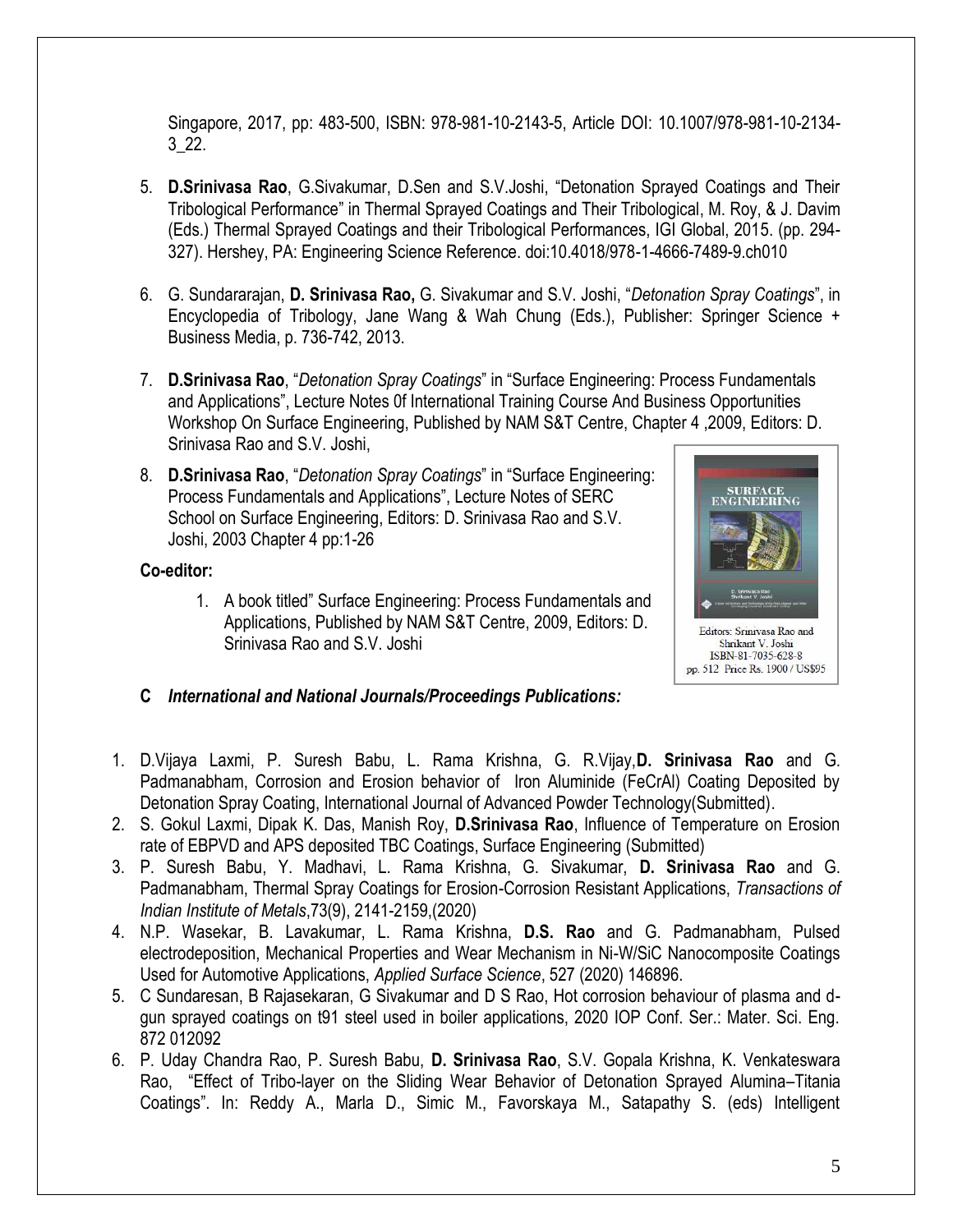Manufacturing and Energy Sustainability. Smart Innovation, Systems and Technologies, Vol 169. (2020) 289-298, Springer, Singapore

- 7. P. Suresh Babu, L. Venkatesh, **D. Srinivasa Rao**, N. Ravi, "Fracture behaviour of nc-TiAlN/a-Si3N4 nanocomposite coatings under cyclic nano impact testing", Surface Engineering 36 (2020) 671-679
- 8. Krishna Valleti, Smita G. Rao , Pooja Miryalkar , A. Sandeep, **D. Srinivasa Rao**, Cr-(CrN/TiAlN)m-AlSiN-AlSiO open-air stable solar selective coating for concentrated solar thermal power applications, Solar Energy Materials & Solar Cells 215 (2020) 110634.
- 9. L. Rama Krishna, Y. Madhavi, T. Sahithi, **D. Srinivasa Rao**, S.V.K. Ijeri, Om Prakash, S.P. Gaydos, Taber Wear Performance of Micro Arc Oxidation and Hard Anodized Coatings: Introspection of Aerospace Acceptance Criterion, *Journal of Materials Science and Technology,* 2020. (Communicated)
- 10. L. Rama Krishna, Y. Madhavi, P.S. Babu, **D. S. Rao**, G. Padmanabham, Strategies for Corrosion Protection of Non-ferrous Metals and Alloys Through Surface Engineering, *Materials Today: Proceedings* 15 (2019) 145-154.
- 11. Nitin P. Wasekar, L. Rama Krishna, **D. S. Rao,** G. Padmanabham, Novel Nanostructured Coatings by Pulsed Electrodeposition, *Indian Engineering Exports,* 12 (7) (2019), 16-24.
- 12. L. Rama Krishna, Y. Madhavi, P.S. Babu, **D.Srinivasa Rao,** G. Padmanabham, Strategies for Corrosion Protection of Non-ferrous Metals and Alloys Through Surface Engineering, *Materials Today: Proceedings 15* (2019), pp: 145-154
- 13. P.Suresh Babu, Y. Madhavi, L. Rama Krishna, **D.Srinivasa Rao**, G. Padmanabham, Thermally Sprayed WC-based Cermet Coatings for Corrosion Resistance Applications, JOM 70 (11) (2018) 2636-2649.
- 14. L. Rama Krishna, Y. Madhavi, T. Sahithi, **D.Srinivasa Rao**, S.V.K. Ijeri, Om Prakash, S.P. Gaydos, Enhancing the high cycle fatigue life of high strength aluminum alloys for aerospace applications, Fatigue and Fracture of Engineering Materials and Structures, 42 (2019) 698-709.
- 15. Krishna Valleti, K. Sai Jyotheender and **D.Srinivasa Rao**, Effect of Pulsed Biasing on the Droplet Formation and the Properties of Cylindrical Cathodic Arc–Grown Erosion-Resistant TiN Coatings, Tribology Transactions, DOI: 10.1080/10402004.2018.1502856.
- 16. P. Suresh Babu, P. Chanikya Rao, A. Jyothirmayi, P. Sudharshan Phani, L. Rama Krishna, **D.Srinivasa Rao**, Evaluation of microstructure, property and performance of detonation sprayed WC- (W,Cr)2C-Ni coatings, Surface and Coatings Technology, 335 (2018) 345-354.
- 17. Shailesh. K, Sivakumar.G, **Srinivasa Rao.D,** Krishna Valleti, Samir Khirwadkar et all, "High Heat Flux testing of atmospheric plasma sprayed thick Tungsten coating on structural and heat sink material, J. Nuclear Materials, 4,2018
- 18. P Suresh Babu, D.Sen, LRK, Jyothirmayee and **D.Srinivasa Rao** Development of wear and corrosion resistant Cr2O3-Al2O<sup>3</sup> coating by detonation spray technique, *Ceramics International*, 44(2) (2018) 2351-2357.
- 19. L.Ramakrishna, Y.Madhavi,T.Sahiti,N.Wasekar,M.Chawan and **D.Srinivasa Rao**, Influence of prior shot peening variables on the fatigue life of micro arc oxidation coated 6061-T6 Al alloy, International Journal of Fatigue, 106(2018),pp.165-174.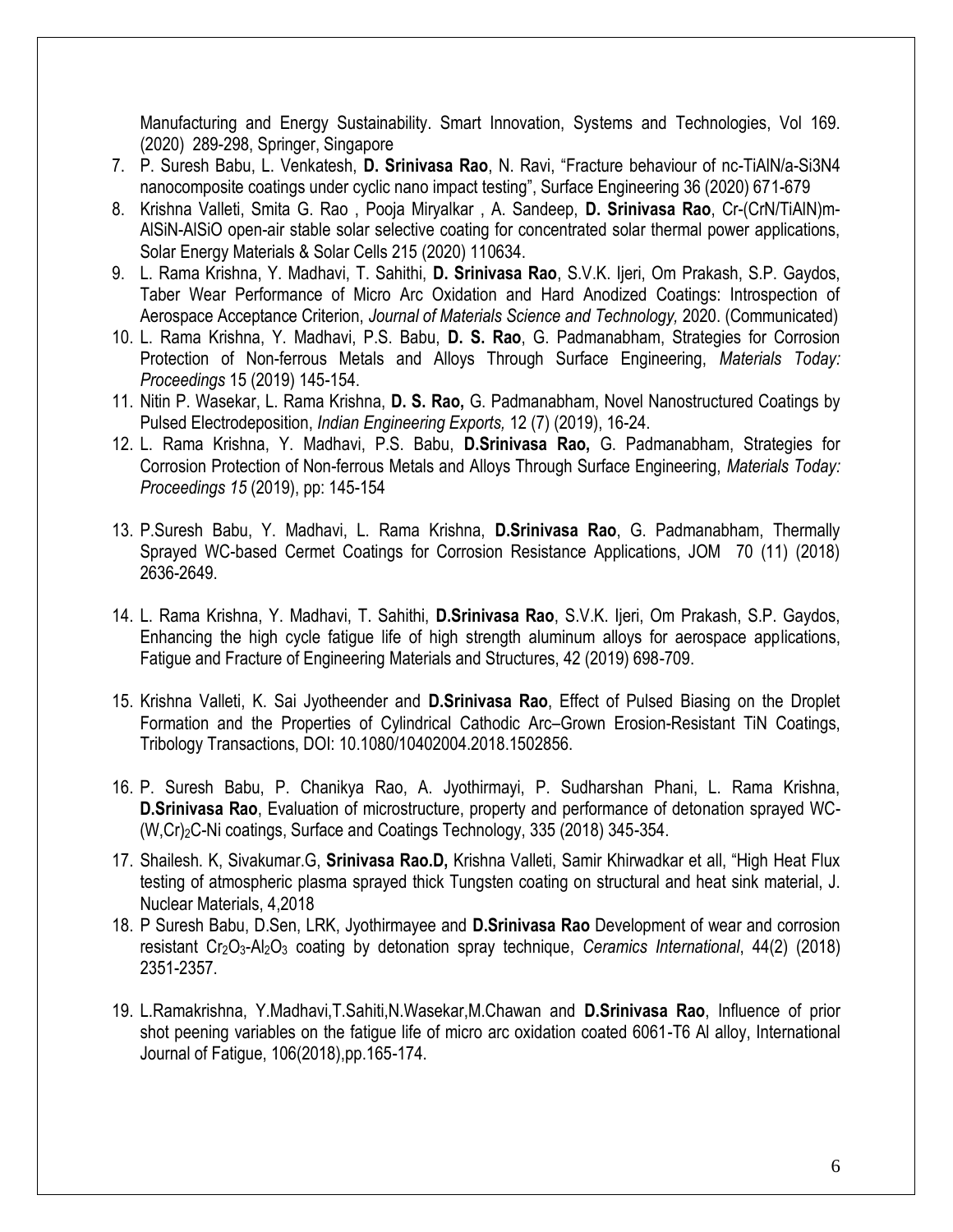- 20. Sanjay.B. Karuna Jain, **D.Srinivasa Rao**, SV Joshi,Technology Commercialization in Advanced Materials Sector: A Case Study in the Indian Context, Journal of Intellectual Property Rights(JIPR-279) (accepted)
- 21. P Suresh Babu, **D.Srinivasa Rao**, L Rama Krishna, G Sundararajan, "Weibull analysis of hardness distribution in detonation sprayed nano-structured WC-12Co coatings", J.Surf. Coat. Technol, 319(2017)394-402.
- 22. S. G. Lakshmi; C: Parlikar; Md. Z. AIam; D. Charterjee; N. Hazari; D.V.V. Satyanarayana; D. K. Das, D. Sen; **D.Srinivasa Rao**, Indigenous development of thermal barrier coating technology on single crystal gas turbine engine components at DMRL, Journal of Aerospace and Technologies, Vol.69, No.1A, Feb.2017.
- 23. Sanjay.B. Padmanabham.G, Karuna Jain **D.Srinivasa Rao**, Partnership Strategy for the Development, Demonstration and Transfer of an Advanced Materials Technology, NITIE-NCIETM 2016, 595-602
- 24. Nitin P. Wasekar, S. Madhavi Latha **D.Srinivasa Rao** and G. Sundararajan, Pulsed Electrodeposition and Mechanical Properties of Ni-W/SiC Nano-Composite Coatings, Materials and Design, 112 (2016) pp. 140-150
- 25.P. Anish Mathews., S. Bhardwaj, G. Padmanabham and **D.Srinivasa Rao**, "Patent Trends of Detonation Spray Coating Technology", Recent Patents on Mechanical Engineering, Vol. 9(1), p 9-19, 2016.
- 26. D Sen, S.Nirmala, **D.Srinivasa Rao**, Influence of Pulse Frequency on WC-Co and Al2O<sup>3</sup> Coating Properties obtained by DSC Technique, Proc. ATSC 2014, p.121-122.
- 27. P Suresh Babu, **D.Srinivasa Rao**, D Sen, Ravi C. Gundakaram and S V Joshi, A Study on Wear and Corrosion Resistant Cr<sub>2</sub>O<sub>3</sub>-Al<sub>2</sub>O<sub>3</sub> Coating by Detonation Spray Technique, Proc. ATSC 2014, 2014. p.166-167
- 28. Nirmala.S, G.Sivakumar, AS.Joshi, N.Aruna, **D.Srinivasa Rao** and G.Sundararrajan, A computerbased approach in developing functionally graded and layered coatings with Detonation Spray Coating process, Journal of Science and Industrial Research, Vol.72, August 2013,pp.477-480.
- 29. D. Srinivasa Rao, G. Ranga Janardhan, Krishna Valleti, S.V. Joshi, Processing-Structure-Property Relationships in EB-PVD Yttria Stabilized Zirconia (YSZ) Coatings, Journal of Vacuum Science & Technology A 29, 2011
- 30. Naveen Manhar Chavan, M.Ramakrishna, P.Sudharshan Phani, **D.Srinivasa Rao** and G.Sundararajan, Influence of Process Parameters and Heat Treatments on Properties of Cold Sprayed Silver coatings, Surface and Coating Technology, 205 (2011), p.4798-4807
- 31. Dipak K. Das, S. Gokul Laxmi, **D.Srinivasa Rao**, S. Bhanumathi and A.K. Singh, Microstructure, Texture and Thermal Cycling Performance of EB-PVD TBCs Deposited under Different Processing Conditions, Journal of High Temperature Materials and Processes, Vol.30(2011),pp.539-548
- 32. D.Sen, Naveen M Chavan, **D.Srinivasa Rao** and G.Sundararajan, "Influence of grit blasting on bond strength of detonation sprayed coatings", J. Thermal Spray Technol, Vol 19(4), June 2010, p805
- 33. G. Sundararajan, G. Sivakumar, D. Sen, **D.Srinivasa Rao** and G. Ravichandra, "The tribological behaviour of detonation sprayed TiMo(CN) based cermet coatings", International Journal of Refractory Metals & Hard Materials 28 (2010) 71–81.
- 34. Naveen Manhar Chavan, P. Sudharshan Phani, **D.Srinivasa Rao** and G. Sundararajan , "Effect of Process Parameters and Heat Treatments on the Properties of High Conductivity Cold Sprayed Silver Coatings" was published in the Proceedings of 3rd Asian Thermal Spray Conference (ATSC-1060), 6-8 Nov 2008, NTU, Singapore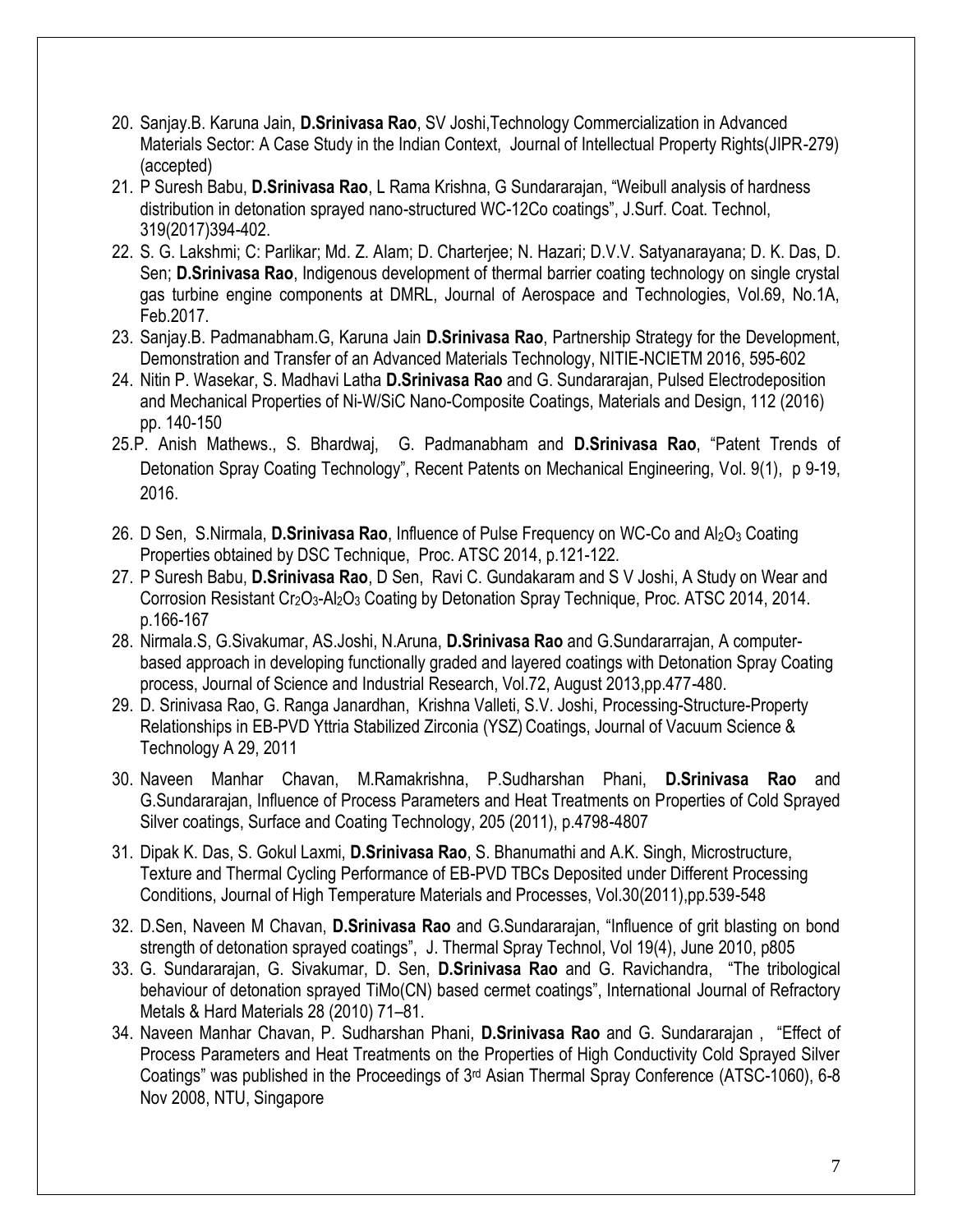- 35. K.R.C.Soma Raju, Nadimul Haque Faisal, **D.Srinivasa Rao**, S.V.Joshi and G.Sundararajan, "Electro-Spark Coatings for Enhanced Performance of Twist Drills", Surface and Coatings Technology 202 (2008) 1636–1644.
- 36. P. Sudharshan Phani, **D.Srinivasa Rao**, S.V. Joshi, and G. Sundararajan, "Effect Of Process Parameters And Heat Treatments On Properties Of Cold Sprayed Copper Coatings", Journal of Thermal Spray Technology Volume16(3) September 2007, pp 425-434
- 37. P. Suresh Babu, **D.Srinivasa Rao**, G.V.N. Rao and G. Sundararajan, "Effect of feedstock size and its distribution on the properties of detonation sprayed coatings" "Journal of Thermal Spray Coating Technology" Volume16(2) June2007, pp 281-290
- 38. V.Yu.Ulianitsky, A.A.Shterter, S.B.Zlobin, **D.Srinivasa Rao** and G.Sundararajan, "Structure and Tribological Properties of wear-resistant Coatings made by Detonation Spraying", Journal of Material Science (In Russian), (2006) (in press)
- 39. Jino George, Parag Bhargava, **D.Srinivasa Rao** and S.V. Joshi, Integrity Of Detonation Sprayed CrxCy/NiCr Coating Under Exposure To Thermal Cycling, Advances in Applied Ceramics, Volume 105, Number 3, June 2006, pp. 148-152(5).
- 40. L. Ramakrishna, D.Sen, **D.Srinivasa Rao** and G.Sundararajan, *Coatability and Characterization of Fly Ash Deposited on Mild Steel by Detonation Spraying*, Journal of Thermal Spray Technology 12 (1) 2003 p.77.
- 41. JKN. Murthy, **D.Srinivasa Rao** and B. Venkataraman, *Effect of grinding on the erosion behaviour of a WC-Co-Cr coatings deposited by HVOF and Detonation Gun Spray process*, Wear 249 (2001) 592- 600.
- 42. G.Sundararajan, G.Sivakumar and **D.Srinivasa Rao**, *The Interrelationship between Particle Temperature and Velocity, Splat Formation and Deposition Efficiency in Detonation Sprayed Al2O<sup>3</sup> Coatings*, Proceedings of the International Thermal Spraying Conference 2001, Singapore, P.849-858.
- 43. G.Sivakumar, L. Ramakrishna, G. Madhusudhan Reddy, Vipin Jain, **D.Srinivasa Rao** and G.Sundararajan, *The Influence of the process parameters on the Properties of Detonation Sprayed WC-12Co Coatings*, Proceedings of the International Thermal Spraying Conference 2001, Singapore. P.1031-1038
- 44. P.Saravanan, **D.Srinivasa Rao**, V.Selvarajan, S.V.Joshi and G.Sundararajan, *Influence of process variables on the quality of detonation gun sprayed alumina coatings*, Journal of Surface and Coating Technology 123 (2000) 44-54.
- 45. K.R.C. Somaraju, **D.Srinivasa Rao**, G.Sivakumar, D. Sen, and G. Sundararajan, *The Influence of Powder characteristics on the properties of Detonation sprayed Cr3C2-25NiCr coatings*, Proceedings of the International Thermal Spraying Conference 2000, CANADA p. 309-316.
- 46. P.Saravanan, V.Selvarajan, **D.Srinivasa Rao,** S.V.Joshi and G.Sundararajan, *Study of Plasma and Detonation Gun Sprayed Alumina Coatings using Taguchi Experimental Design*, Journal of Thermal Spray Technology, Volume 9(4) December 2000, p.505-512.
- 47. P.Saravanan, V.Selvarajan, **D.Srinivasa Rao**, S.V.Joshi and G.Sundararajan, *Application of Taguchi Method to the Optimization of Detonation Spraying Process*, Materials and Manufacturing Processes, Vol.15, No1, p.139-153, 2000.
- 48. M. Roy, C.V.S Rao, **D.Srinivasa Rao**, and G.Sundararajan, *Abrasive wear behaviour of Detonation sprayed WC-Co coatings on mild steel*, Journal of Surface Engineering 1999, volume.15, No.2.p129- 136
- 49. Manish Roy, Subba Rao, **D.Srinivasa Rao** and G. Sundararajan, Abrasive wear behaviour of detonation sprayed WC-Co coatings , Surface Modification Technologies XII, edited by T.S. Sudarshan, K.A. Khor and M. Jeandin, The Institute of Metals, London, 1999, Vol15, pp. 129-136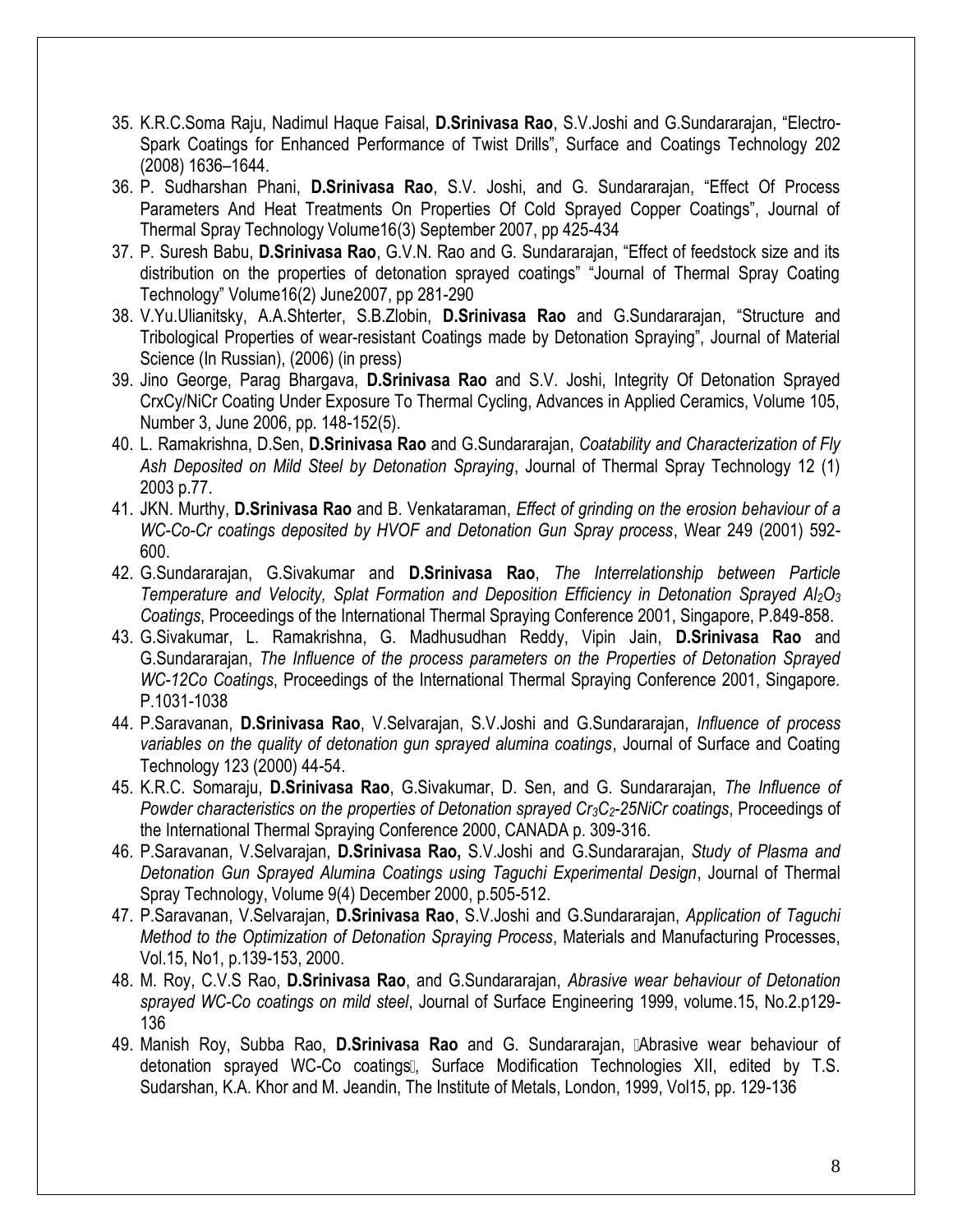- 50. D. Sen, K.R.C. Somaraju, **D.Srinivasa Rao**, and G. Sundararajan, *The Influence of Teflon Additions on the Properties of WC-CO Coatings Obtained by Detonation Gun Coating*, Proceedings of the XIIIth Surface Modification Technologies, Eds. T.S. Sudarshan, K.A. Khor and M. Jeandin, Pub. The Institute of Materials, London, 1999,p.71-81.
- 51. P.Saravanan, K.R.C.Somaraju, **D.Srinivasa Rao**, V.Selvarajan, S.V.Joshi and G.Sundararajan, *A Comparative Study on the Performance of Two Diverse Detonation Spray Systems*, Proceedings of the XIII<sup>th</sup> Surface Modification Technologies, Eds. T.S. Sudarshan, K.A. Khor and M. Jeandin, Pub. The Institute of Materials, London, 1999,p.195-205.
- 52. Sundararajan, G., K.U.M.Prasad, **D.Srinivasa Rao**, and S.V.Joshi, *A Comparative Study of Tribological Behaviour of Plasma and D.Gun Sprayed Coatings under Different Wear Modes*, Journal of Materials Engineering and Performance, volume 7(3), June 1998. P.343- 351
- 53. **D.Srinivasa Rao**, D.Sen, K.R.C.Somaraju, S.Ravi Kumar, N.Ravi and G.Sundararajan, *The influence of powder particle velocity and temperature on the property of Cr3C2-25NiCr coating obtained by*  detonation-gun, Proceedings of the 15<sup>th</sup> International Thermal Spraying Conference, Nice, France, 1998. P.385-393.
- 54. G. Sundararajan, **D.Srinivasa Rao**, D. Sen, K.R.C. Somaraju, *Tribological Behaviour of Thermal*  Sprayed Coatings, Proceedings of the XI<sup>th</sup> Surface Modification Technologies, Eds. T.S. Sudarshan, K.A. Khor and M. Jeandin, Pub. The Institute of Materials, London, 1998,p.872-886.
- 55. G. Sundararajan, K.R.C. Soma Raju and **D.Srinivasa Rao**, *The Prospects for the Development of High Performance Alumina Coatings Using Detonation Gun Technique, Proceedings of the X<sup>th</sup> Surface* Modification Technologies X, Eds. T.S. Sudarshan, K.A. Khor and M. Jeandin, Pub. The Institute of Materials, London, 1997,p.369-84.
- 56. T.P.Bagchi, Bijoy Sarma, **D.Srinivasa Rao**, and D.Sen, *Detonation Coating Process of LP Turbine blades-A Statistical Quality Control Approach*, Transactions of the Powder Metallurgy Association of India, P. Ramakrishnan (ed.), 1996, Vol.23,
- 57. **D.Srinivasa Rao**, K.P.Rao, and T.P.Bagchi, *Wear Resistant Coating of Turbine Blades by Detonation Gun*, Transactions of the Powder Metallurgy Association of India, P. Ramakrishnan (ed.), 1995, Vol.22, p.56-59.
- 58. **D.Srinivasa Rao**, K.P.Rao, T.P.Bagchi and Bijoy Sarma, *Coating of WC-Co and WC-Ni powders on Metal Substrates with Detonation Gun*, Transactions of the Powder Metallurgy Association of India, P. Ramakrishnan (ed.), 1994, Vol.21, p.62-66.
- 59. **D.Srinivasa Rao**, T.P.Bagchi and G.S.Bhattacharjee, *Detonation Coating Process: Some Selected Case Studies*, Transactions of the Powder Metallurgy Association of India, P. Ramakrishnan (ed.), 1994, Vol.21, p.74-80.
- 60. V.Kadyrov, Margarita.Y, Sen, **D.Srinivasa Rao**, K.P.Rao and A.V.Saibaba, *Detonation Coating Process*, Transactions of the Powder Metallurgy Association of India, P. Ramakrishnan (ed.), 1993, Vol.20, p. 1-5.

## **D** *Technical Reports:*

- 1. Deposition of 7YSZ Thermal Barrier Coating on Single Crystal Turbine Engine Components using EBPVD Technique.
- 2. Effect of Substrate Temperature. Bondcoat Surface Roughness and Presence of Thermally Grown Oxide Layer on Microstructure and Thermal Cycling Life of EBPVD TBC
- 3. Development of Thermal Barrier Coatings Using Electron-Beam Physical Vapour Deposition Method, Part-I: Literature Review and Initial Characterization of Coatings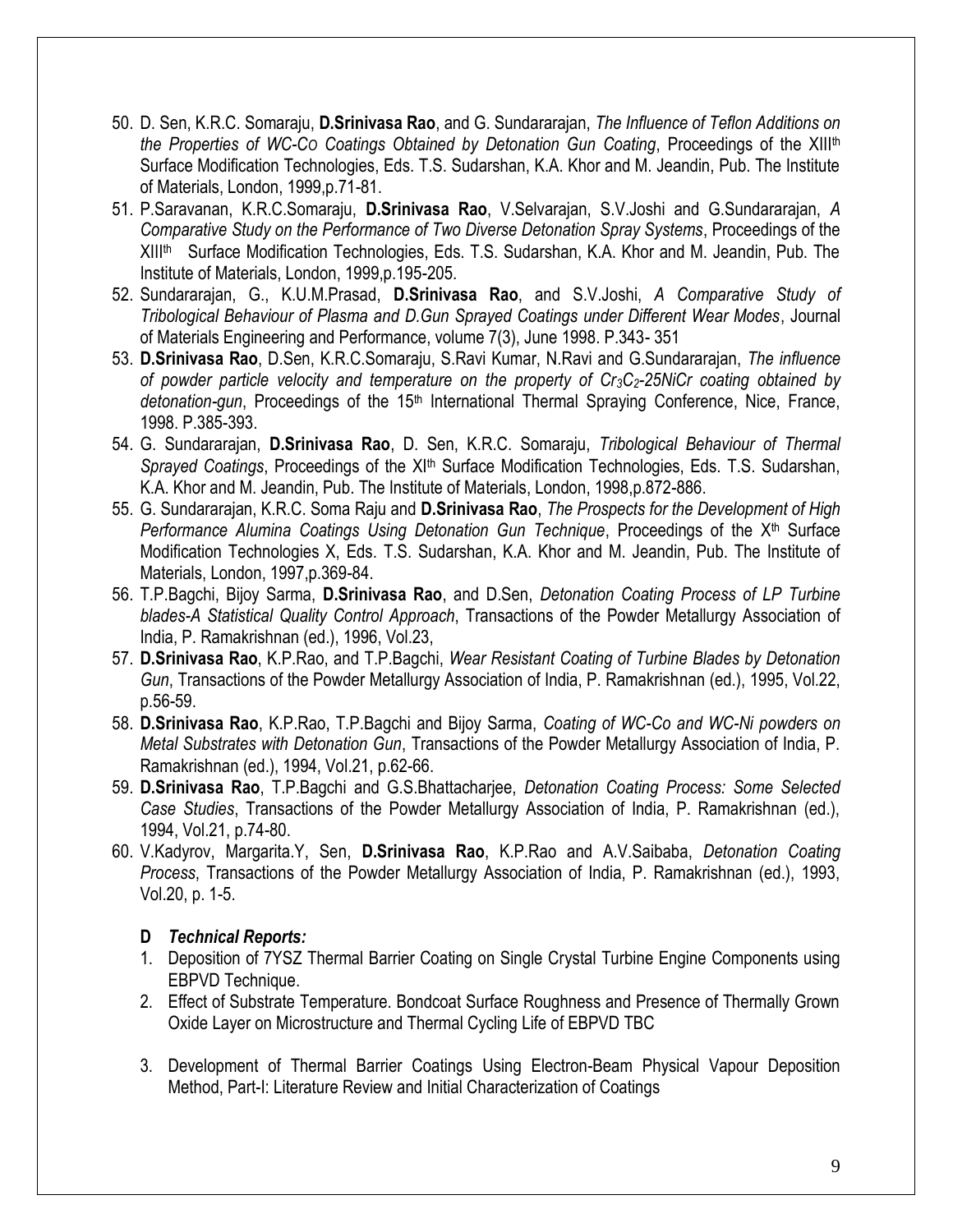- 4. Thermal Barrier Coatings Using Electron-Beam Physical Vapour Deposition Method, Part-II: Studying the effect of process parameters
- 5. Review committee recommendations on Materials &Coatings for KMGT Engine
- 6. Oversight Subcommittee recommendations on coatings for KMGT Engine
- 7. *Detonation Gun Coating on LP Turbine Blades"*,T.R.No.ARCI/TR/9501,November,1995
- 8. *Dynamic Ultra-Microhardness Tester*",T.R.No.ARCI/TR/9601,January,1996
- 9. *Detonation Coating Gun-Selected Case Studies :*T.R.No.ARCI/TR/002,Match,1994
- 10. *Molybdenum Discs for Heavy-Duty-Electronic Applications-A novel P/M Product* ,T.R. No.ARCI/TR/004,1994
- 11. *Experimental Design and Optimization of Coating Thickness in Detonation Coating Process*,
- 12. Part-I: Coating of Tungsten Carbide-Cobalt Powder on Aluminium Substrate without manipulator. T.R.No.ARCI/TR/006,August, 1994
- 13. *Experimental Design and Optimization of Coating Hardness in Detonation Coating Process*",
	- a. Part-II : Coating of Tungsten Carbide-Cobalt Powder on Aluminium Substrate without manipulator. T.R.No.ARCI/TR/007,August, 1994
- 14. *Experimental Design and Optimization of Coating Thickness in Detonation Coating Process*,
	- a. Part-I :Coating of Tungsten Carbide-Cobalt Powder on Aluminium Substrate with manipulator. T.R.No.ARCI/TR/008,August, 1994
- *15. Experimental Design and Optimization of Coating Hardness in Detonation Coating Process,*
	- a. *Part-II :*Coating of Tungsten Carbide-Cobalt Powder on Aluminium Substrate with manipulator. T.R.No.ARCI/TR/010,August, 1994
- 16. *Characterization of SHS produced Powders Received from Isman*", T.R.No.ARCI/TR/011,November 1994.
- 17. *Installation, Commissioning and Application of a Detonation Coating Gun*, T.R.No.ARCI/TR/001,June 1992

## **III Presentations at International & National Conferences / Workshops /Seminars**

- 1. Technical Presentation on Thermal Cycling Behaviour of EBPVD Deposited TBC Coatings on NiCoCrAlY Bondcoats Obtained by DSC and APS Techniques, at International Conference and Exhibition on Heat Treatment and Surface Engineering, May 16-18, 2013
- 2. Detonation Sprayed Coatings using SHS powders, Indo-Belarus Workshop on Material Science and Metallurgy, November 15-16, 2012, Hyderabad.
- 3. Delivered a Lecture on Electron Beam Physical Vapour Deposition Technology , Surface Engineering Technologies : Research and Applications (SETRA), August 27-31, 2012
- 4. Delivered a Lecture on Detonation Spray Coating Technology and its Application, Surface Engineering Technologies : Research and Applications (SETRA), August 27-31, 2012
- 5. Lecture on Electron Beam Physical Vapour Deposition (EBPVD)" at the ARCI-MIAE meeting g (organized by DST) held at NOVOTEL, Hyderabad during 26-27 January 2011.
- 6. Attended ITSC-2011 (International Thermal Spray Conference) Conference and Exhibition held at Singapore during 3<sup>rd</sup>-5<sup>th</sup> May, 2011.
- 7. Co author of a paper presented on "Effect of bond coat surface roughness and thermally grown oxide layer on the microstructure and thermal cycling life of the EB-PVD TBC" at NMD, November,2011
- 8. Several talks on " Detonation Spray Coating Technology and Its applications in Power & Aerospace Sectors (For BHEL, HAL, SIEMENS and ABB ALSTOM)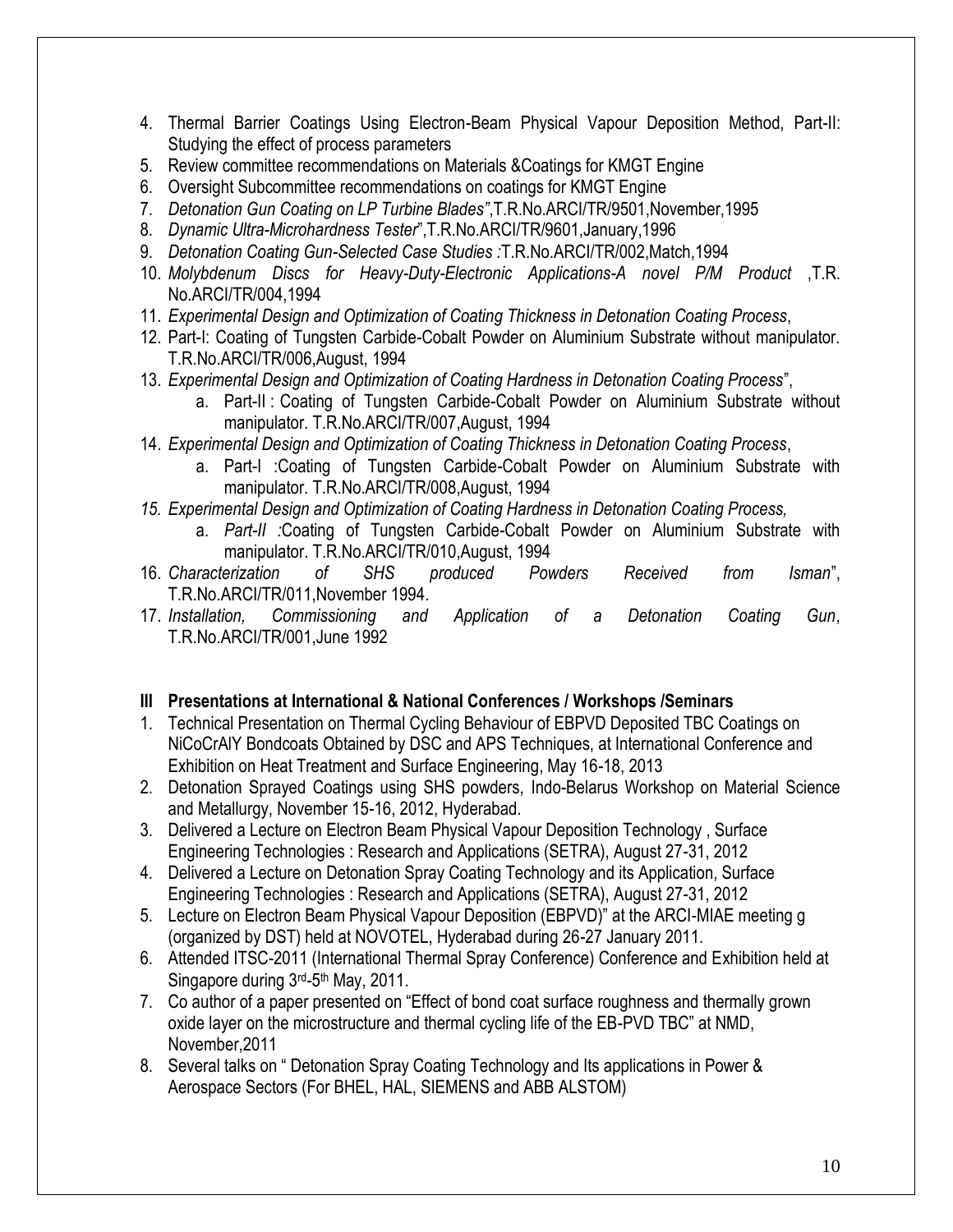- 9. Co author of a paper presented on "Technology Commercialization: A Case Study" at the 'R & D Management Conference on Managing the New Genre R & D: Indian Perspective' organized by CSIR, New Delhi,Dec,08.
- 10. Delivered a technical talk on "Surface Engineering " at Vikram Sarabhai Space Centre, Trivandrum, India) 26th August, 2008
- **11.** Lecture on Detonation Spray Coating Technology and Applications", at International Training Course And Business Opportunities Workshop On Surface Engineering, July 19-26, 2005, ARCI, Hyderabad, India
- 12. Detonation Spray Coating Technology at SERC School on surface engineering, 19 July 2005
- 13. Surface engineering for life extension of engineering components at national seminar advanced engineering materials organized by IEM, Hyderabad, 29 October 2004
- 14. Detonation spray coating Technology and its applications, TDB review meeting, New Delhi, 10 August 2004
- 15. Evaluation of detonation sprayed coatings bond strength at NTPC, New Delhi, and 14 July 2004
- 16. Detonation Spray Coating Technology at SERC School on surface engineering, 16 July 2003
- 17. Powders for surface engineering organized by PMAI at ARCI, 16 October 2003
- 18. Issues in development of carbide based coatings using DSC technique at Indo-French Workshop, 25 November 2002
- 19. Prospects of depositing carbide coatings by cold spray technique at  $13<sup>th</sup>$  IFHTSE, USA on 8 October 2002
- 20. Assessment of effect of binder in WC based coatings obtained by DSC, ASM International, Mumbai, March 2002
- 21. Various aspects in coating of aeronautical components using DSC at HAL, Koraput, 18 December 2001
- 22. Progress on ESC for enhanced performance of twist drills at IIT Chennai, 14 December 2001
- 23. Powders for surface engineering organized by PMAI at ARCI, 7 November 2001
- 24. Prospects of thermal spray coatings in fighter aircraft engine parts, Base Repair Depo-3, Chandigarh, 18 June 2001
- 25. Influence of powder characteristics on properties of DSC sprayed Cr3C2-25NiCr coatings Engine Division, HAL, Bangalore on 11 May 2001
- 26. Two technical lectures on Thermal Spray and DSC Technology at HAL, Koraput
- 27. Refurbishment of aero-engineering components using Surface Coating Tehnologies, 19 -20<sup>th</sup> June, 3 Base Repair Department, Chandigarh..
- 28. Detonation spray coating technology transfer and its applications in aero-industry, 11<sup>th</sup> May-2001, HAL, Engine Division, Bangalore
- 29. Protection and Refurbishment of aeroengine components using detonation spray and electro-spark coating techniques, presented in International seminar on Refurbishing of Gas Turbine components, 26-27<sup>th</sup> November 2000 at HAL, Sunabeda Orissa.
- 30. *Prospective applications of thermal spray coatings for wear resistance of hydel components*, at first international conference on Silting Problems in Hydro Power Plants at New Delhi on  $13{\text -}15^{\text{th}}$ October, 1999
- 31. *A techno-commercial feasibility of Detonation gun technology*, at Two-day seminar on Surface Engineering-99, January 1999. (Published in seminar souvenir)
- 32. *A techno-commercial feasibility of Micro Arc Oxidation technology*, at Two-day seminar on Surface Engineering-99**,** January 1999. (Published in seminar souvenir)